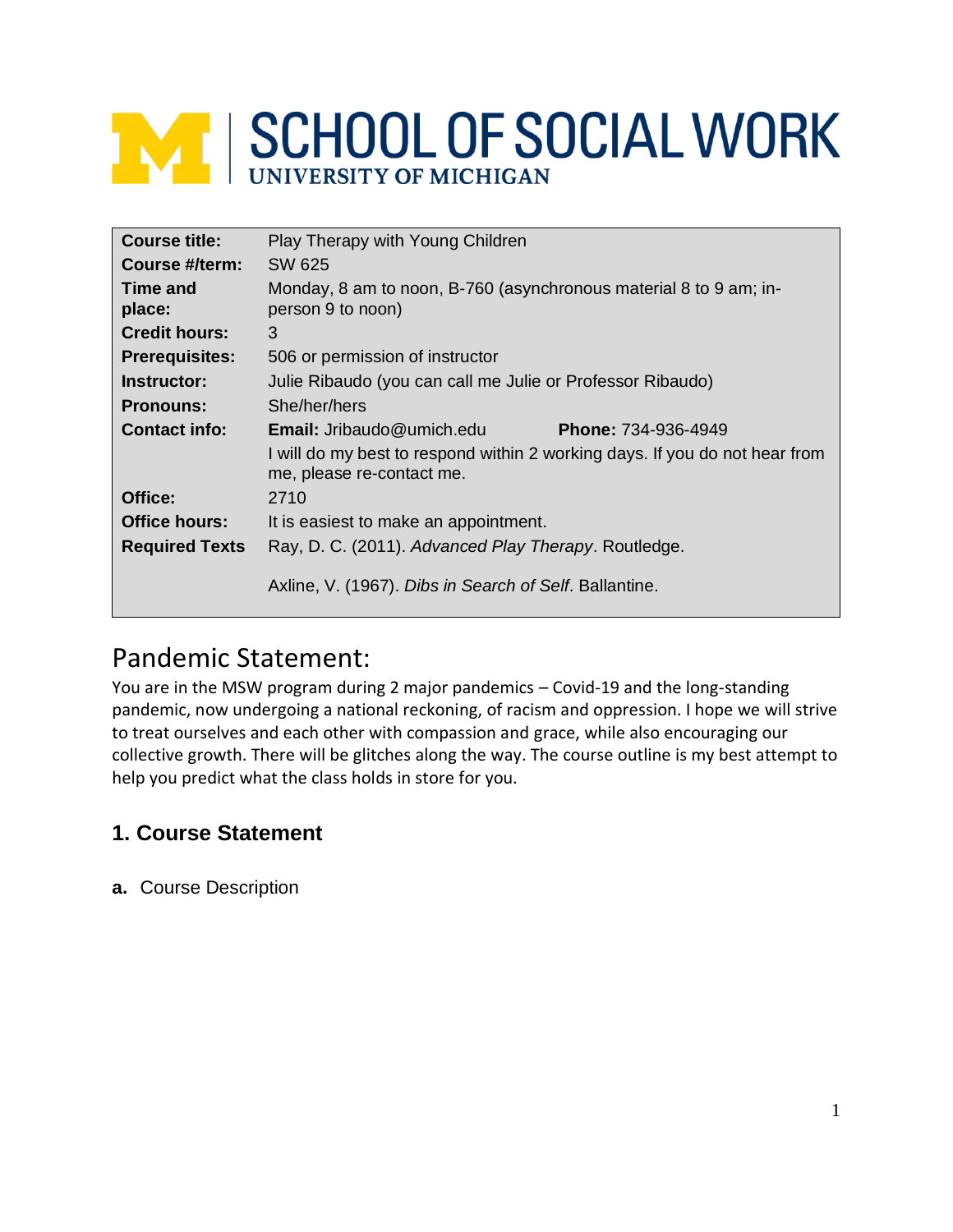This course will examine theories and techniques for working directly with children ages eighteen months to nine years, and their caregivers, via play therapy. This course will emphasize evidence-based play therapies that address diverse groups of young children. Special attention will be given to the meaning of play across cultures, as well as the role of play in the healthy development of children. We will also cover the interaction between environmental risk factors, protective factors and developmental factors as they contribute to coping, resiliency, and emotional and behavioral disorders. Primary emphasis will be given to Child Centered Play Therapy (CCPT) as well as other forms of child or parent/child play therapy, such as Theraplay, Adlerian play therapy, Infant-Parent Psychotherapy, and Child-Parent Psychotherapy.

#### **b.** Course Content

We will address both the objective aspects of observing and interacting with young children and their caregivers, as well as the subjective experience of interacting with children, some of whom face significant environmental challenges, including poverty and the consequences of systemic oppression on them and their parents. We will address specific strategies for helping children who are distressed or dysregulated. Finally, students will have the opportunity to observe and reflect upon multiple domains of child development, including state regulation, attachment behaviors, play themes and emotional, language, cognitive and motor development.

#### **c.** Course Objectives and Competencies

Students will engage in holistic social work practice, including developing the knowledge, skills, values and affective and cognitive processes related to working with young children and their caregivers, and the related practice behaviors.

#### **KNOWLEDGE -**

**Competency 7: Assess Individuals, Families, Groups, Organizations, and Communities:** Social workers apply knowledge of human behavior and the social environment, person-in-environment, and other multidisciplinary theoretical frameworks in the analysis of assessment data from clients and constituencies

#### **Outcomes:**

- Describes the role of development in stages of play
- Distinguishes between normative and non-normative play
- Describes the benefits and limitations of play-based therapy
- Describes three evidence-based, play-based therapies

#### **SKILLS -**

**Competency 8: Intervene with Individuals, Families, Groups, Organizations, and Communities:** Social workers critically choose and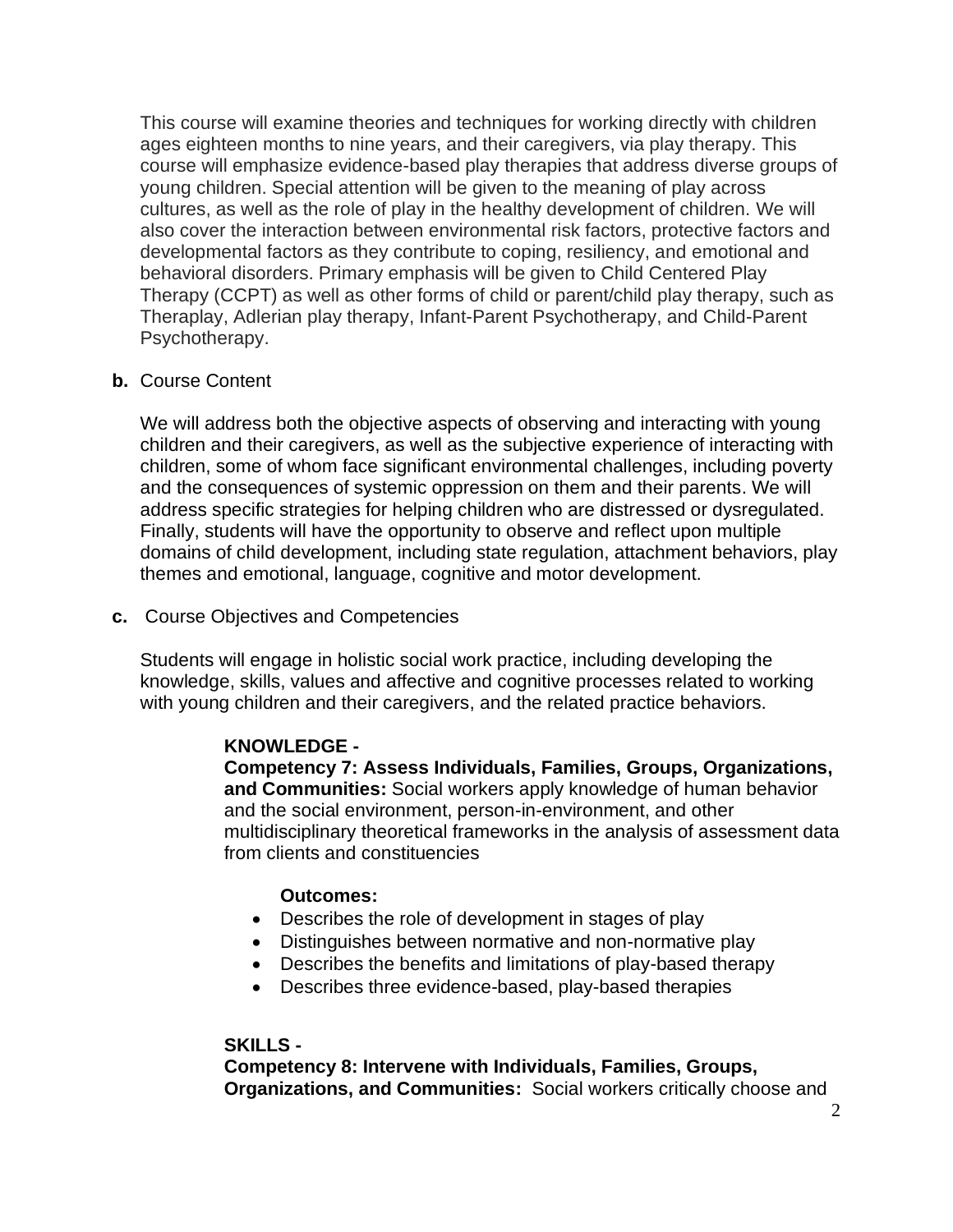implement interventions to achieve practice goals and enhance capacities of clients and constituencies

#### **Outcomes:**

- Demonstrates the capacity to observe multiple domains of child development
- Accurately appraises and expresses the themes addressed in children's play
- Demonstrates in writing and orally the capacity to understand and respond to the unique communications of play;
- Demonstrates the capacity to engage with a young child through play, including the capacity to engage in child-led play
- Synthesizes modalities in order to choose an appropriate intervention modality
- Accurately assesses the effectiveness of chosen modality or intervention technique

#### **VALUES –**

**Competency 3: Advance Human Rights and Social, Economic, and Environmental Justice:** Social workers understand that every person regardless of position in society has fundamental human rights such as freedom, safety, privacy, an adequate standard of living, health care, and education.

#### **Outcomes:**

- Articulates the position of the UN Convention on the Rights of the Child (UNCRC) on play
- Lists arguments for and against the US ratification of the UNCRC
- Develops capacity to advocate for the retention of play in the lives of children

#### **COGNITIVE and AFFECTIVE PROCESSES**

**Competency 2: Engage Diversity and Difference in Practice:** Social workers present themselves as learners and engage clients and constituencies as experts of their own experiences. Social workers apply self-awareness and self-regulation to manage the influence of personal biases and values in working with diverse clients and constituencies.

#### **Outcomes:**

- Compares and chooses modalities of treatment to address the goals and values of diverse families
- Articulates the role of privilege and oppression in the role of play in the lives of families and communities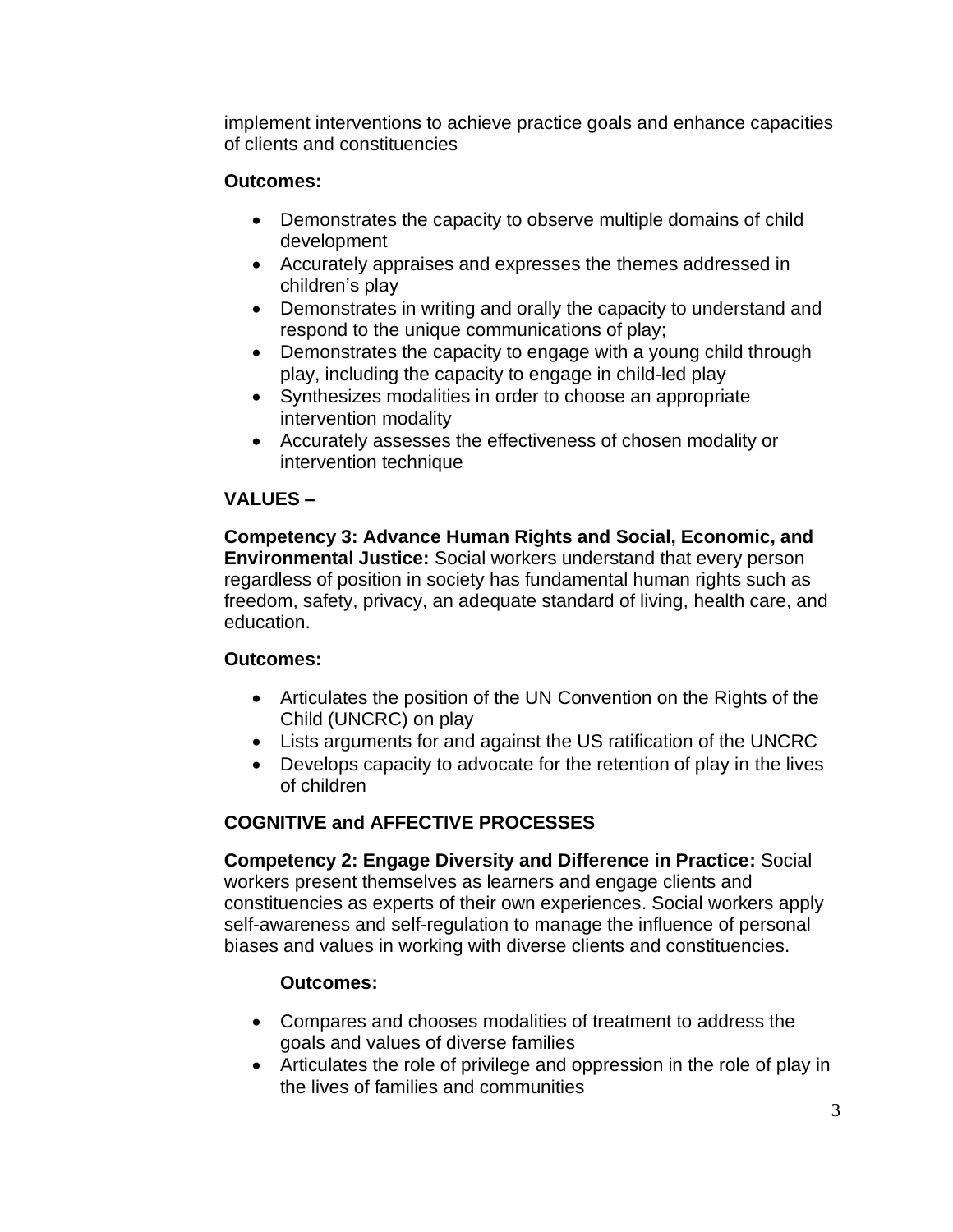- Describes child/caregiver behaviors and interactions through a multicultural lens, making accurate meaning of what is observed through understanding the child in the context of their caregiving environments, which are influenced by broader societal influences
- Identifies own biases and assumptions
- Demonstrates capacity to modulate emotional arousal by staying in a well-regulated state (neither withdrawn nor flooded) in interaction with a young child
- Articulates the roles and responsibilities in bringing clinical material to supervision

#### **d.** Course Design

Through lecture, discussion, reading, videos and course assignments, we will address both the objective aspects of observing and interacting with young children and their caregivers, as well as the subjective experience of interacting with children, some of whom face significant environmental challenges, including poverty and the consequences of systemic oppression on them and their parents. Specific strategies for helping children who are distressed or dysregulated will be addressed. Finally, students will have the opportunity to observe and reflect upon multiple domains of child development, including state regulation, attachment behaviors, play themes and emotional, language, cognitive and motor development.

This course will take place in a combination of classroom experiences and working with children in a play environment in the community. To the best of my ability, I will help structure opportunities for students to interact with children, but there may be times students will have to arrange their own "play partner."

I approach the class with the goal of developing your skills and confidence. I encourage you to enter our class sessions, and your assignments, **with a spirit of curiosity**. I encourage you to ask questions, bring your experience to the class in a way that links to the material we are discussing and offer input if we fail to address issues of equity, diversity and inclusion. I welcome the opportunity to grow and learn with you!

I recognize that the material we cover in class is sometimes evocative. We will be watching videos of actual sessions and thinking and talking about children who have experienced relational harm and other forms of trauma and/or oppression. Please do what you need to do to take care of yourself. "The role of body-based recovery from trauma and stress is gaining increasing scientific attention. So that you have techniques to teach clients, as well as ways to help with your self-regulation, I will begin each class with a "mindful self-regulation" technique to help settle our bodies/spirit. My hope is that you will practice these so that when you have evocative moments in the class, with clients or in your life more broadly, you have ways to mindfully attend to your present-moment experience. I will try to offer a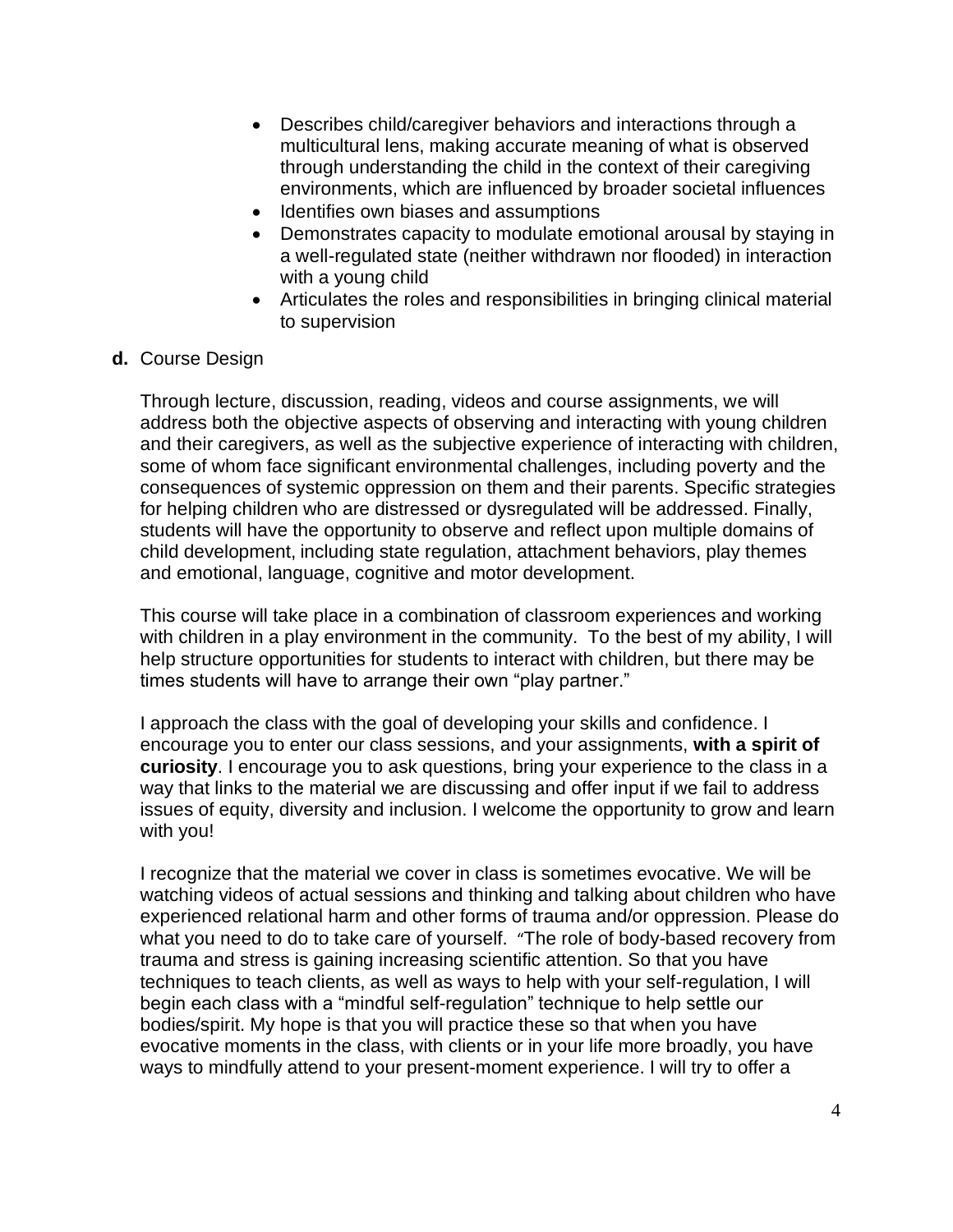variety in hopes that one speaks" to you but knowing not every exercise is right for every person. You are free to participate or not, but please mute your mike so that others who want to can engage.

Finally, it is not uncommon for social work students to desire therapeutic support during their program. If you find that you would like to see a therapist (which I especially encourage for anyone who desires to be a clinical social worker), I keep an updated list of therapists and phone numbers in the file tab of Canvas. If you would like a more personalized recommendation, please feel free to talk to me. Additionally, we have an embedded CAPS counselor who you can access. The information to reach that person is found in the link at the end of this syllabus.

#### **e.** Curricular Themes

*Multicultural and Diversity* themes will be addressed by careful attention to the impact of social class, race/ethnicity, family structure, physical and psychological ability, and community support, on young child and parent interactions. Different patterns of development which may result from different biological and/or social environments will be identified and differentiated from those patterns of development which may result from deprivation or impairment.

*Social Justice and Social Change* will be addressed through discussion of the impact of economic and social oppression on child development and family relationships.

*Promotion, Prevention, Treatment, and Rehabilitation* is particularly important in social work with infants and young children because of the potential lifelong impact of facilitating or harmful conditions at this stage of life. This course will emphasize factors that may contribute to resiliency and vulnerability and identify the kinds of environmental conditions, programs, and interventions that promote optimal development.

*Behavioral and Social Science Research* will be emphasized throughout the course and will draw on empirically and qualitatively based knowledge regarding observation and assessment from a number of other disciplines, particularly developmental psychology and psychiatry.

#### **f.** Relationship to Social Work Ethics and Values

Because child development is so profoundly impacted by the parent(s)/child relationship, this course will emphasize understanding the development and indices of attachment. We will also consider potential ethical dilemmas may arise for social workers working with vulnerable children and families. The impact of social conditions and social policy and the need for macro and micro intervention to improve the lives of children will also be addressed.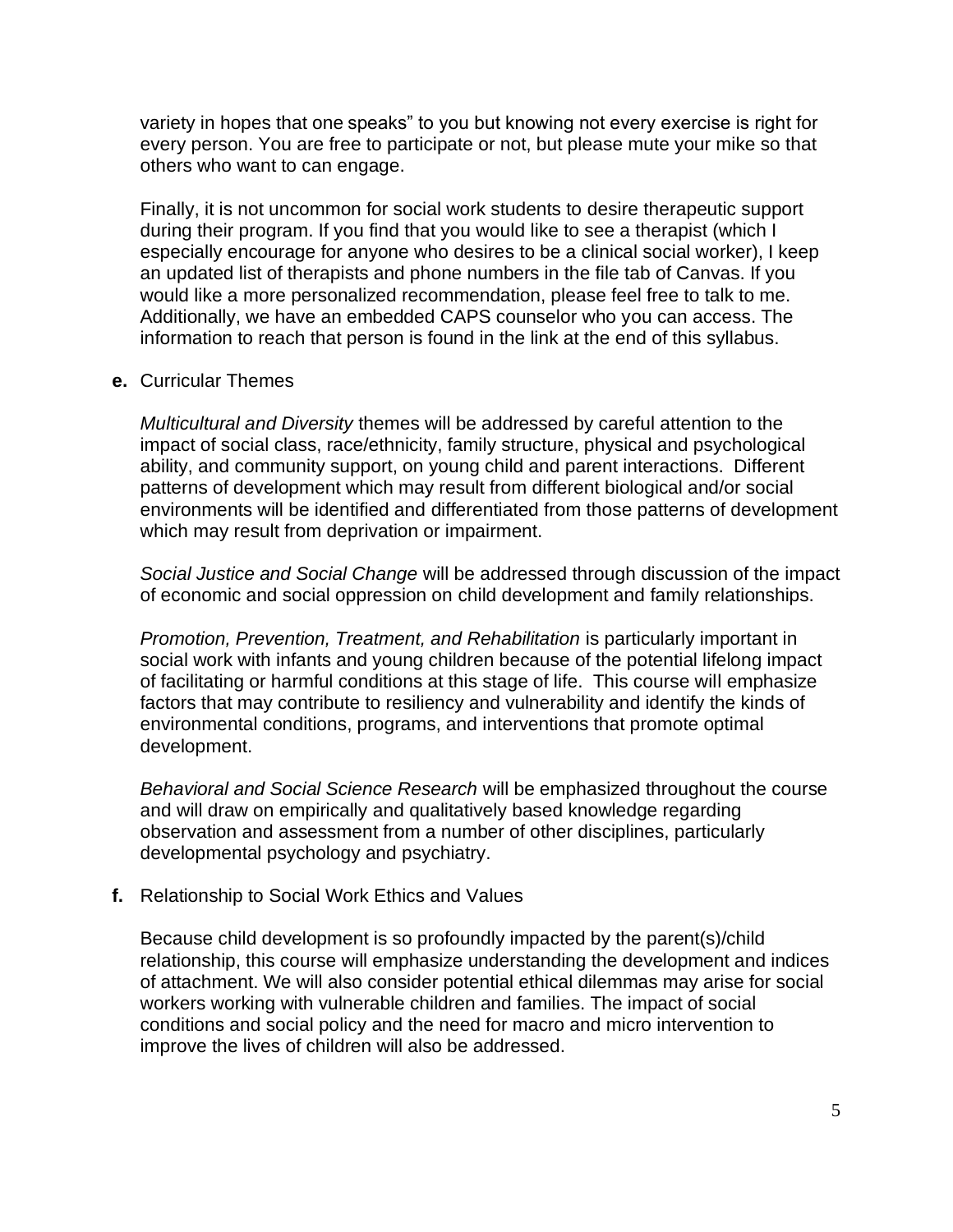### **2. Class Requirements**

a. Text and Class Materials

Required Texts:

#### **Ray, D. C. (2011).** *Advanced Play Therapy***. Routledge. (ISBN: 041588604X)**

I would advise the hard copy vs. the e-copy because there is a CD Rom with the hard copy that gives you helpful tools like a progress-tracking worksheet.

#### **Axline, V. (1967).** *Dibs in Search of Self***. Ballantine. (ISBN: 9780345339256)**

In addition to weekly readings from the text, there will typically be at least one article that will be posted in Modules in Canvas. Please be sure to reference Modules weekly so that you are fully prepared for class. We will begin each week with a discussion of the readings and part of your participation grade will be dependent on your ability to contribute meaningfully to the small and large group discussion.

#### b. Expectations for student time.

The School of Social Work definition of a credit hour formalizes compliance with federal expectations and assists with consistency through the School of Social Work. As such, the School of Social Work utilizes a ratio of one hour of classroom instruction to two hours of out-of-class activity. Specifically: three credits are equal to approximately 135 hours of total work over the semester. Because of the critical nature of reflection, integration, understanding the use of self in practice, self-care, and praxis to social work education, it is expected that a portion of these total work hours will be devoted to activities that further these aims.

| <b>DATE</b>     | <b>TOPIC</b>                                                        | <b>REQUIRED</b><br><b>READING/VIEWING</b>                                                                                                                                                                                                             |
|-----------------|---------------------------------------------------------------------|-------------------------------------------------------------------------------------------------------------------------------------------------------------------------------------------------------------------------------------------------------|
| Week One $-5/9$ | Course Introduction; The<br>Rights of Children;<br>Development Lens | <b>READ:</b><br>$UNERC - Read the$<br>overview and the PDF of the<br>summary of the human rights<br>of child<br><b>UNCRC - Child Friendly</b><br><b>Version</b><br><b>Is America Holding Out on</b><br><b>Protecting Children's</b><br><b>Rights?</b> |

|  | c. Class Schedule (subject to modifications based on the needs of the class) |  |  |  |  |  |
|--|------------------------------------------------------------------------------|--|--|--|--|--|
|--|------------------------------------------------------------------------------|--|--|--|--|--|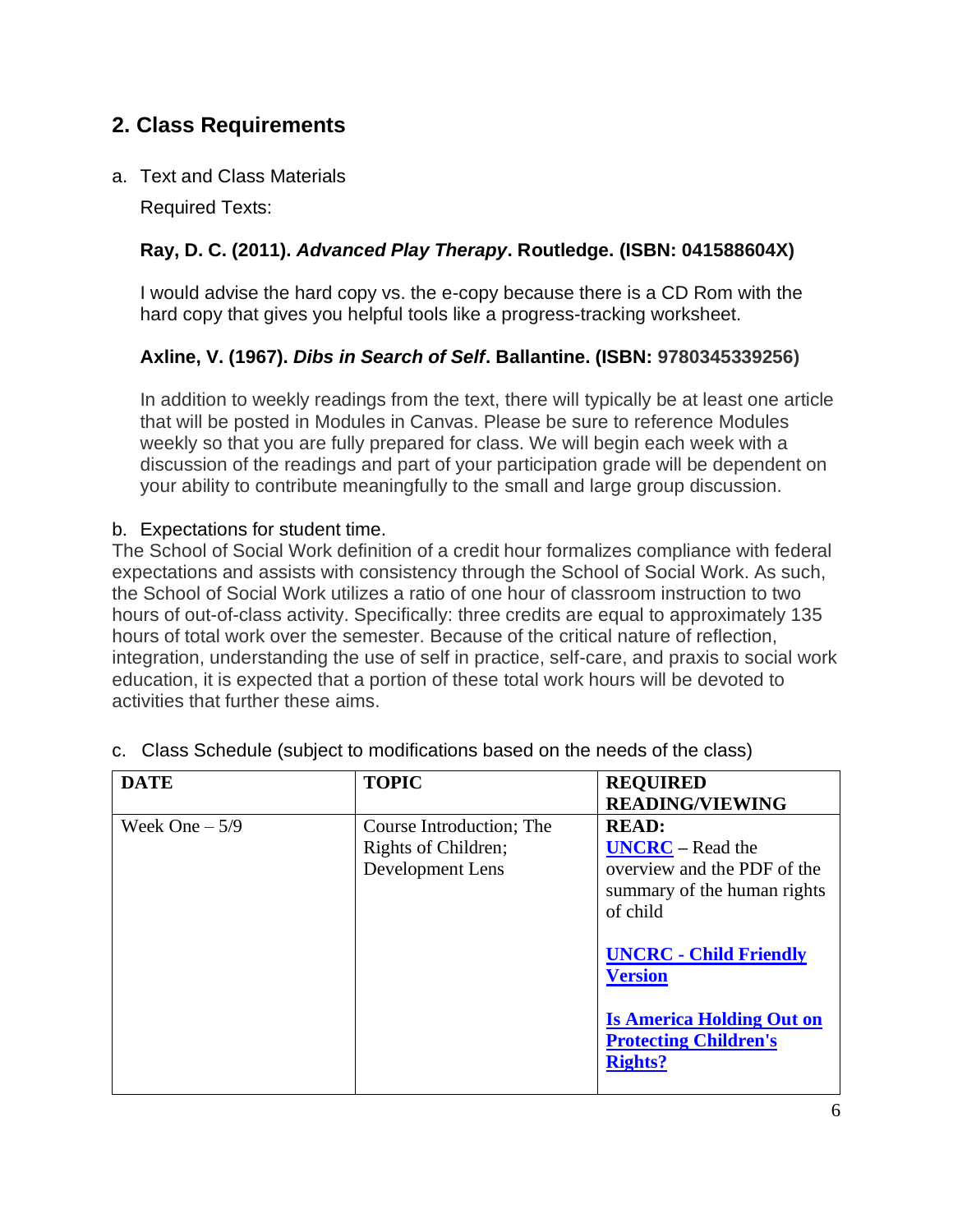|                   |                                      | WATCH:                                                                                                                                                                                                                                                                                                                                                                                                                                                                                                                               |
|-------------------|--------------------------------------|--------------------------------------------------------------------------------------------------------------------------------------------------------------------------------------------------------------------------------------------------------------------------------------------------------------------------------------------------------------------------------------------------------------------------------------------------------------------------------------------------------------------------------------|
|                   |                                      | <b>The Power of Play</b>                                                                                                                                                                                                                                                                                                                                                                                                                                                                                                             |
|                   |                                      | <b>Play - It's Not a Waste of</b><br><b>Time</b>                                                                                                                                                                                                                                                                                                                                                                                                                                                                                     |
| Week $Two - 5/16$ | Role of Play in Child<br>Development | <b>READ:</b><br>Ray – Preface – Chapter 2<br>Bryan (2020) - Shaking the<br>bad boys-troubling the<br>criminalization of black boys'<br>childhood play, hegemonic<br>white masculinity and<br>femininity, and the school<br>playground-to-prison<br>pipeline.pdf<br><b>WATCH</b> (NOTE: I put all<br>the viewing material together<br>but please note that 60<br>minutes of viewing is to<br>account for the asynchronous<br>time)<br><b>TikTok - Gentle Parenting -</b><br><b>Developmentally Appropriate</b><br><b>Expectations</b> |
|                   |                                      | <b>Sensory Motor Play</b><br>Symbolic Play $-18$ to 36-<br>months-olds                                                                                                                                                                                                                                                                                                                                                                                                                                                               |
|                   |                                      | <b>Symbolic Play - 36-month-</b><br>olds<br><b>Symbolic Play and Children</b><br>with Autism                                                                                                                                                                                                                                                                                                                                                                                                                                         |
|                   |                                      | <b>What do Children Say about</b><br>Play?                                                                                                                                                                                                                                                                                                                                                                                                                                                                                           |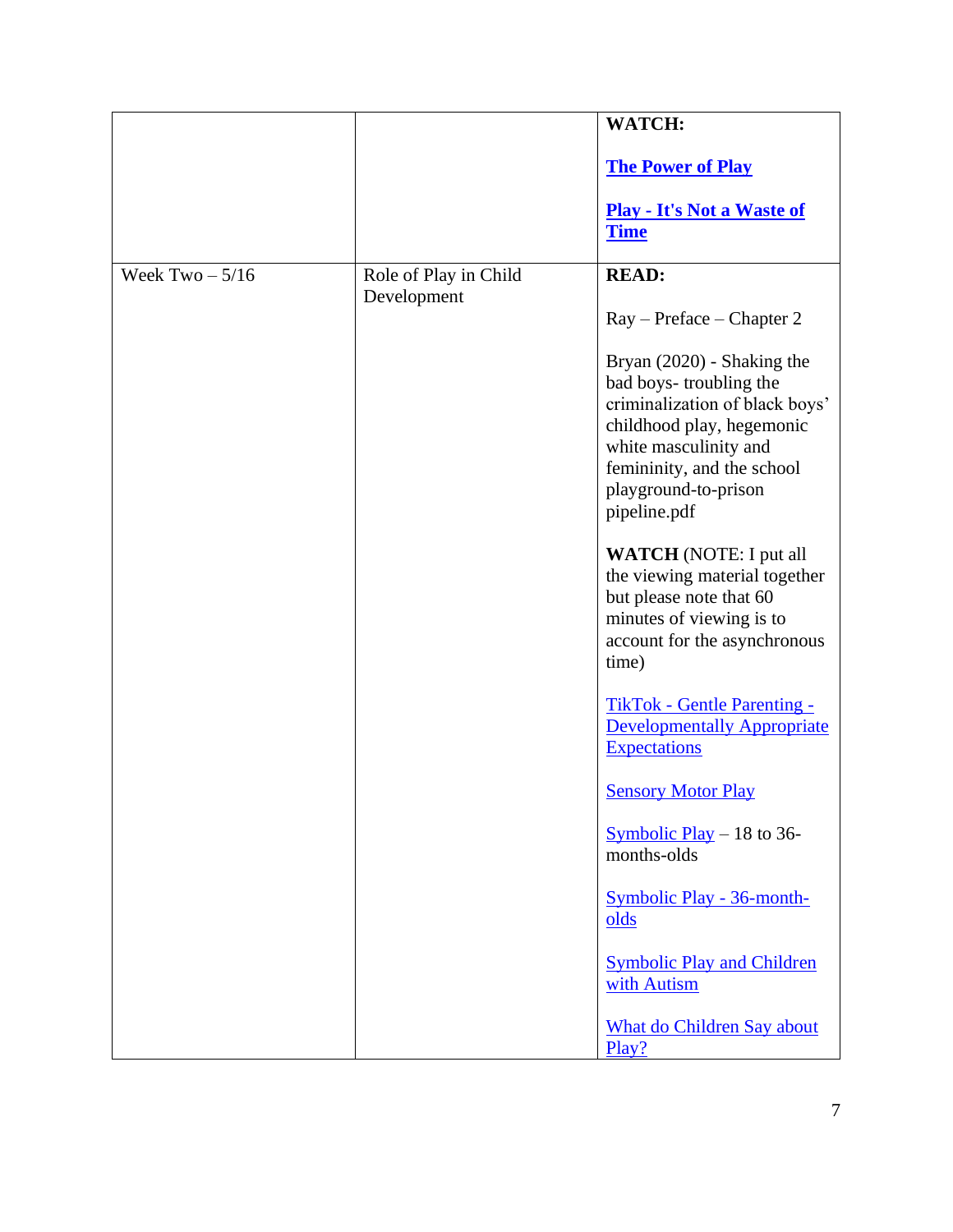| Week Three $-5/23$ | Child Development -                 | <b>READ:</b>                                                                      |
|--------------------|-------------------------------------|-----------------------------------------------------------------------------------|
|                    | Culture, Bias, and Play;            |                                                                                   |
|                    | Philosophy, Attitudes, and          | $Ray - Chap. 3 & 4$                                                               |
|                    | Skills for Play Therapy             |                                                                                   |
|                    |                                     | The Conversation.com -<br><b>Immigrant Children's Play</b>                        |
|                    |                                     | can Clash with Mainstream                                                         |
|                    |                                     | Culture                                                                           |
|                    |                                     |                                                                                   |
|                    |                                     | <b>WATCH:</b>                                                                     |
|                    |                                     | <b>Mothers from Different</b>                                                     |
|                    |                                     | <b>Cultures Discuss their Beliefs</b>                                             |
|                    |                                     | about Play                                                                        |
|                    |                                     |                                                                                   |
|                    |                                     | <b>Cultural Influence on</b><br><b>Children's Play</b>                            |
|                    |                                     | <b>TikTok - Non-binary</b>                                                        |
|                    |                                     | parenting                                                                         |
|                    |                                     | The Role of Play in any<br><b>Setting</b>                                         |
|                    |                                     | <b>PLAY Project - Working</b><br>with Children with Autism in<br>a Play-Based Way |
|                    |                                     | DO:                                                                               |
|                    |                                     | <b>Discussion Post</b>                                                            |
| Week Four $-6/6$   | Attachment Theory and               | <b>READ:</b>                                                                      |
|                    | <b>Emotion Regulation; Start of</b> |                                                                                   |
|                    | <b>CCPT</b>                         | Sroufe $(2005)$ – Clinical                                                        |
|                    |                                     | <b>Application of Attachment</b><br>Theory                                        |
|                    |                                     | Sochos & Al-Jasas                                                                 |
|                    |                                     | (2020) - Attachment                                                               |
|                    |                                     | provision in the Saudi                                                            |
|                    |                                     | orphanages: Exploring the                                                         |
|                    |                                     | narratives of residential                                                         |
|                    |                                     | staff.                                                                            |
|                    |                                     | <b>WATCH:</b>                                                                     |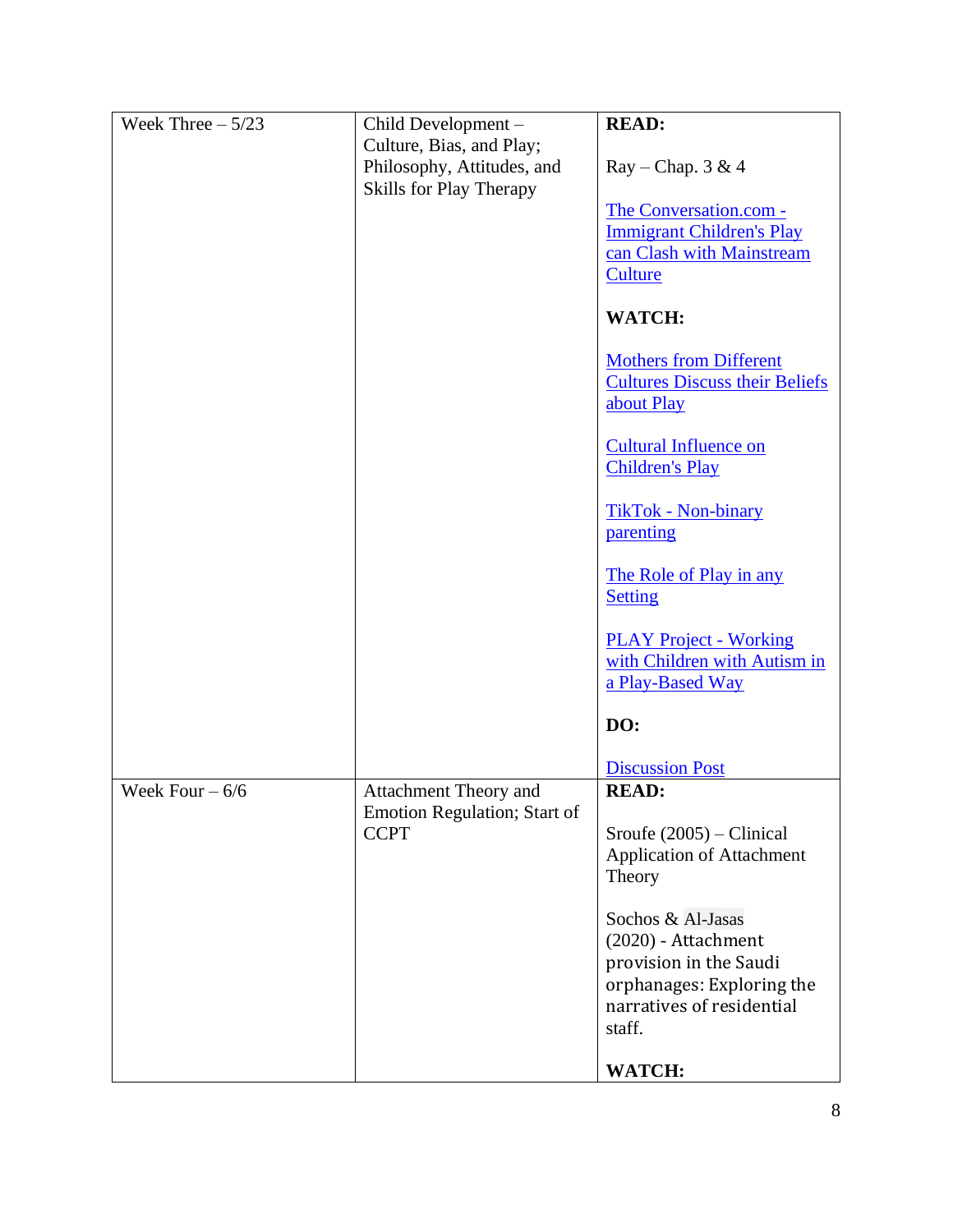|                   |                             | <b>Overview of Emotion</b><br><b>Regulation</b> and helping<br>children with strong emotions<br><b>Helping Children Understand</b><br><b>Strong Emotions</b> |
|-------------------|-----------------------------|--------------------------------------------------------------------------------------------------------------------------------------------------------------|
|                   |                             | <b>Attachment and Emotion</b><br><b>Regulation Mini-Lecture</b>                                                                                              |
|                   |                             | <b>TikTok - Peaceful Parenting</b><br>- Destini Ann and Toddler<br><b>Hitting</b>                                                                            |
|                   |                             | <b>TikTok -Marcela Talks with</b><br>her Abuelita about Children<br>and "Manipulation"                                                                       |
|                   |                             | <b>TikTok - Marcela Talks with</b><br><b>Her Mother About Fear</b><br><b>Tactics</b>                                                                         |
| Week Five $-6/13$ | Child-Centered Play Therapy | <b>READ:</b>                                                                                                                                                 |
|                   |                             | $Ray - Chap. 5 & 6$                                                                                                                                          |
|                   |                             | Post, et al. (2019).<br><b>Effectiveness of Child-</b><br><b>Centered Play Therapy</b><br>Among Marginalized<br>Children                                     |
|                   |                             | <b>WATCH</b> (Be ready to<br>discuss):                                                                                                                       |
|                   |                             | <b>TikTok - Play Therapy</b><br><b>Toys</b>                                                                                                                  |
|                   |                             | <b>Sample Play Therapy</b><br><b>Session (8 minutes)</b>                                                                                                     |
|                   |                             | <b>Demonstration of CCPT (12)</b><br>minutes) and Some                                                                                                       |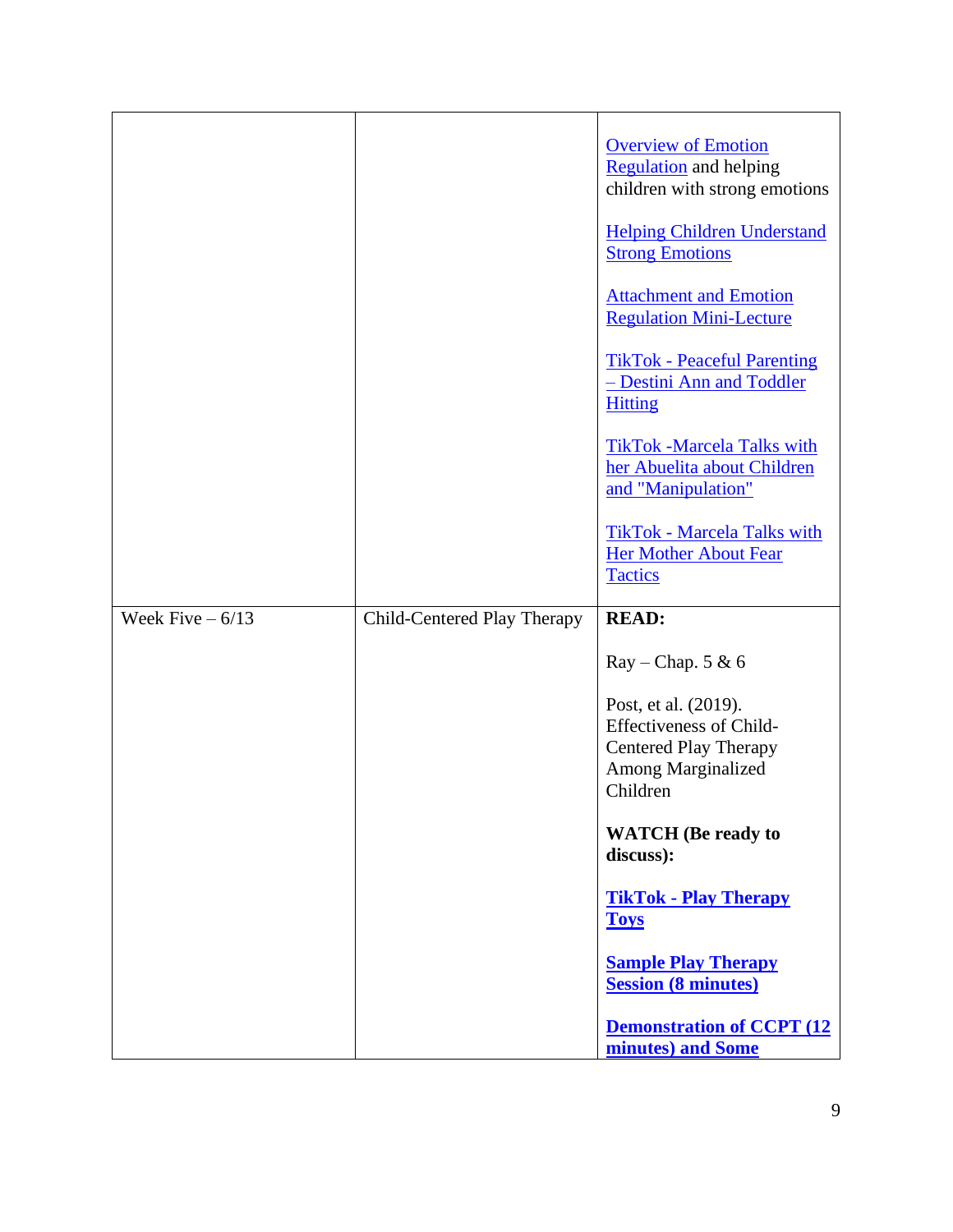|                     |                            | <b>Theraplay Activities (10)</b>                                                                                                                                                                                                                 |
|---------------------|----------------------------|--------------------------------------------------------------------------------------------------------------------------------------------------------------------------------------------------------------------------------------------------|
|                     |                            | <b>Minutes</b> )                                                                                                                                                                                                                                 |
|                     |                            |                                                                                                                                                                                                                                                  |
| Week Six - 6/20     | Helping Children Create    | <b>READ:</b>                                                                                                                                                                                                                                     |
|                     | Narratives; Themes in Play | $Ray - Chap. 7 & 10$                                                                                                                                                                                                                             |
|                     |                            | Maplas (2016). The<br>Transgender Journey – What<br>Role Should Therapists Play?                                                                                                                                                                 |
|                     |                            | <b>WATCH:</b>                                                                                                                                                                                                                                    |
|                     |                            | <b>TikTok - Addiction</b><br><b>Miniatures</b>                                                                                                                                                                                                   |
|                     |                            | <b>Finish Landreth Video on</b><br><b>Play Behavior and Play</b><br><b>Themes via Alexander Street</b><br>Press in the Library system. (I<br>will be looking for evidence<br>of using his concepts in your<br>play sessions and<br>annotations). |
| Week Seven $-6/27$  | Finalize CCPT; Consulting  | <b>READ:</b>                                                                                                                                                                                                                                     |
|                     | with Caregivers            |                                                                                                                                                                                                                                                  |
|                     |                            | $Ray - Chap. 9$                                                                                                                                                                                                                                  |
|                     |                            | Axline, Dibs in Search of Self<br>$-Pp. vii - 110$                                                                                                                                                                                               |
|                     |                            | Crenshaw and Kenney-<br>Noziska (2014) - Therapeutic<br>Presence in Play Therapy.                                                                                                                                                                |
|                     |                            | <b>WATCH:</b>                                                                                                                                                                                                                                    |
|                     |                            | Landreth - CCPT - A Live<br><b>Clinical Session</b> (must be<br>signed into library system to<br>access).                                                                                                                                        |
| Week Eight $(7/11)$ | NO CLASS - Time allotted   | <b>READ:</b>                                                                                                                                                                                                                                     |
|                     | for play sessions          |                                                                                                                                                                                                                                                  |
|                     |                            | Ray - Chap. 8, 11-13                                                                                                                                                                                                                             |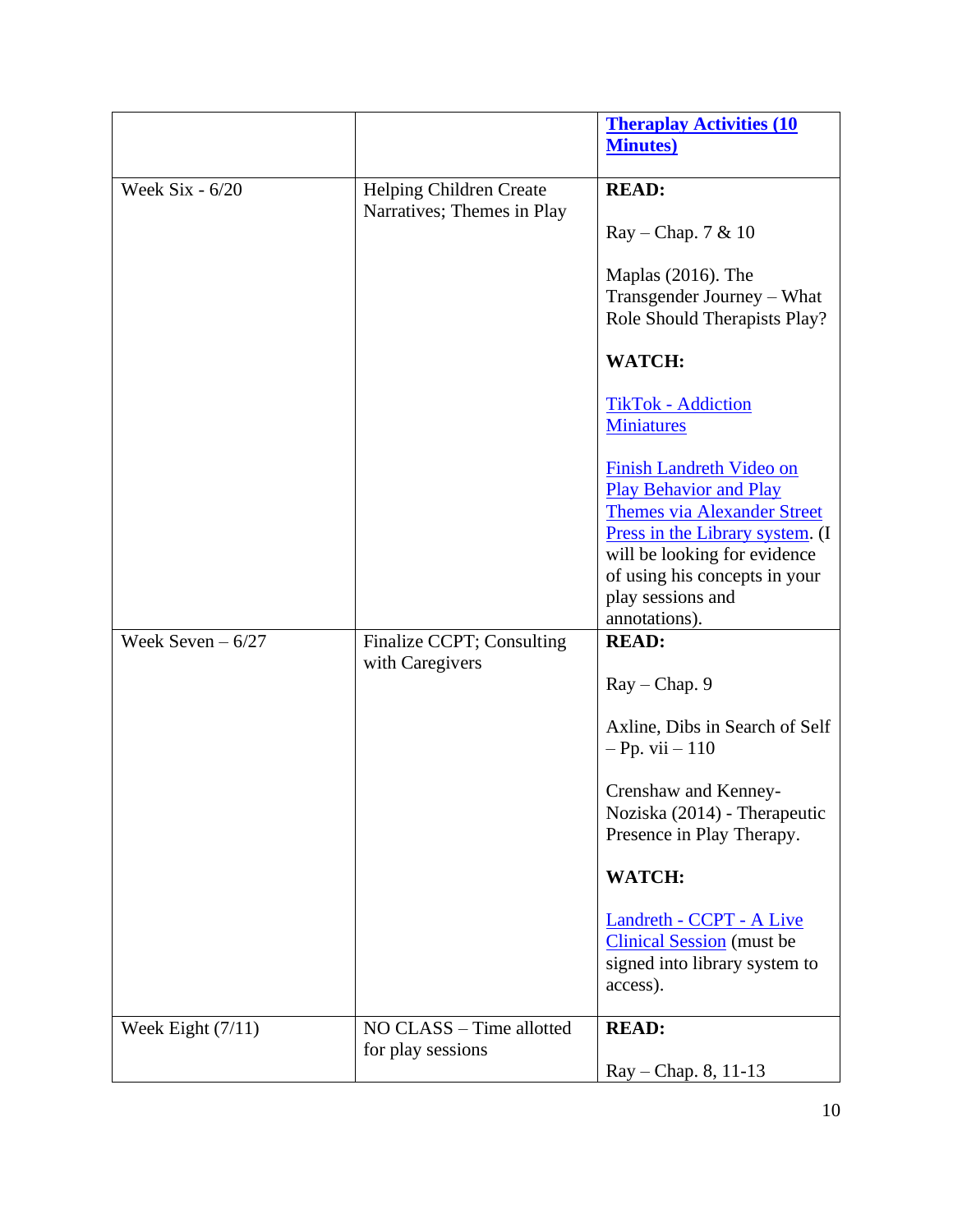|                    |                                   | Axline – pp. $110-220$                                                                                                                                                                 |
|--------------------|-----------------------------------|----------------------------------------------------------------------------------------------------------------------------------------------------------------------------------------|
|                    |                                   | <b>WATCH:</b>                                                                                                                                                                          |
|                    |                                   | <b>Using Superheroes and Pop</b><br><b>Culture in Play Therapy</b>                                                                                                                     |
| Week Nine $(7/18)$ | Theraplay                         | <b>READ:</b>                                                                                                                                                                           |
|                    |                                   | <b>Association for Play Therapy</b><br>- Paper on Touch Clinical,<br>Professional & Ethical Issues                                                                                     |
|                    |                                   | Hiles Howard et al., (2018).<br>Theraplay impact on<br>parents and children with<br>autism spectrum disorder-<br>Improvements in affect,<br>joint attention, and social<br>cooperation |
|                    |                                   | Booth, et al. Theraplay<br>Manual (for perusalno need<br>to read in depth).                                                                                                            |
|                    |                                   | <b>WATCH:</b>                                                                                                                                                                          |
|                    |                                   | <b>Theraplay Brief Documentary</b><br>$(10 \text{ minutes})$<br><b>Theraplay Overview and</b><br>Demonstration                                                                         |
| Week Ten $(7/25)$  | <b>Child Parent Psychotherapy</b> | <b>READ:</b>                                                                                                                                                                           |
|                    |                                   | Guyon-Harris, et al., (2020).<br>Adverse caregiving in early<br>life - The trauma and<br>deprivation distinction in<br>young children                                                  |
|                    |                                   | Ribaudo (2016). Restoring<br>safety: An attachment-based<br>approach to clinical work<br>with a traumatized toddler                                                                    |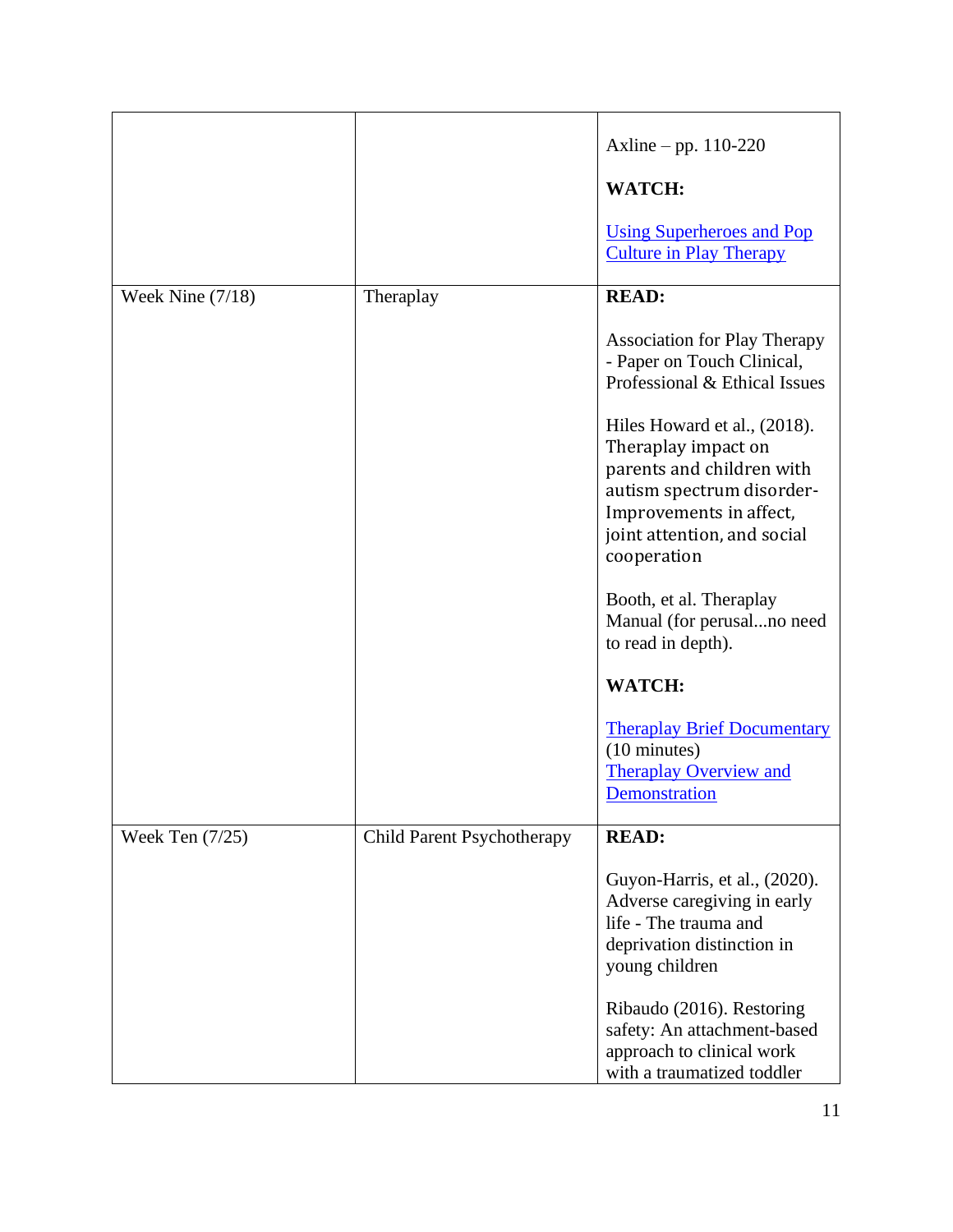|                     |                             | WATCH:                                                               |
|---------------------|-----------------------------|----------------------------------------------------------------------|
|                     |                             | <b>Explanation of CPP</b>                                            |
|                     |                             | <b>TikTok - Imaginary Justice</b>                                    |
|                     |                             | <b>Toys and Play for Home</b><br><b>Visiting</b>                     |
| Week Eleven $(8/1)$ | Supervision and Termination | <b>READ:</b>                                                         |
|                     |                             | Ray, Chap. 14, 15 &<br>Appendix                                      |
|                     |                             | Fialka, Pieces of the Bye                                            |
|                     |                             | <b>WATCH:</b>                                                        |
|                     |                             | The Story of the O's                                                 |
|                     |                             | Trauma & Play Therapy -<br><b>Holding the Hard Stories</b>           |
|                     |                             | <b>Terry Kottman - Adlerian</b><br><b>Play Therapy</b> (In Alexander |
|                     |                             | Street Press: optional but I                                         |
|                     |                             | suggest you watch before you<br>lose access to the library           |
|                     |                             | system)                                                              |

#### b. Assignments

All assignments are to be uploaded to Canvas by 11:59 p.m. on the due date as a Word document (not PDF), or the video link for the annotation (I will explain in class). In fairness to your peers, any extensions will result in a 5% grade reduction.

- Completion of two quizzes (pre and post) (5% of grade, post-test only). The quizzes will be completed through Qualtrics.
- Completion of one discussion board post (5% of grade)
- Completion of one video annotation of a segment of child-led play (30% of grade) o Video annotation will be discussed in class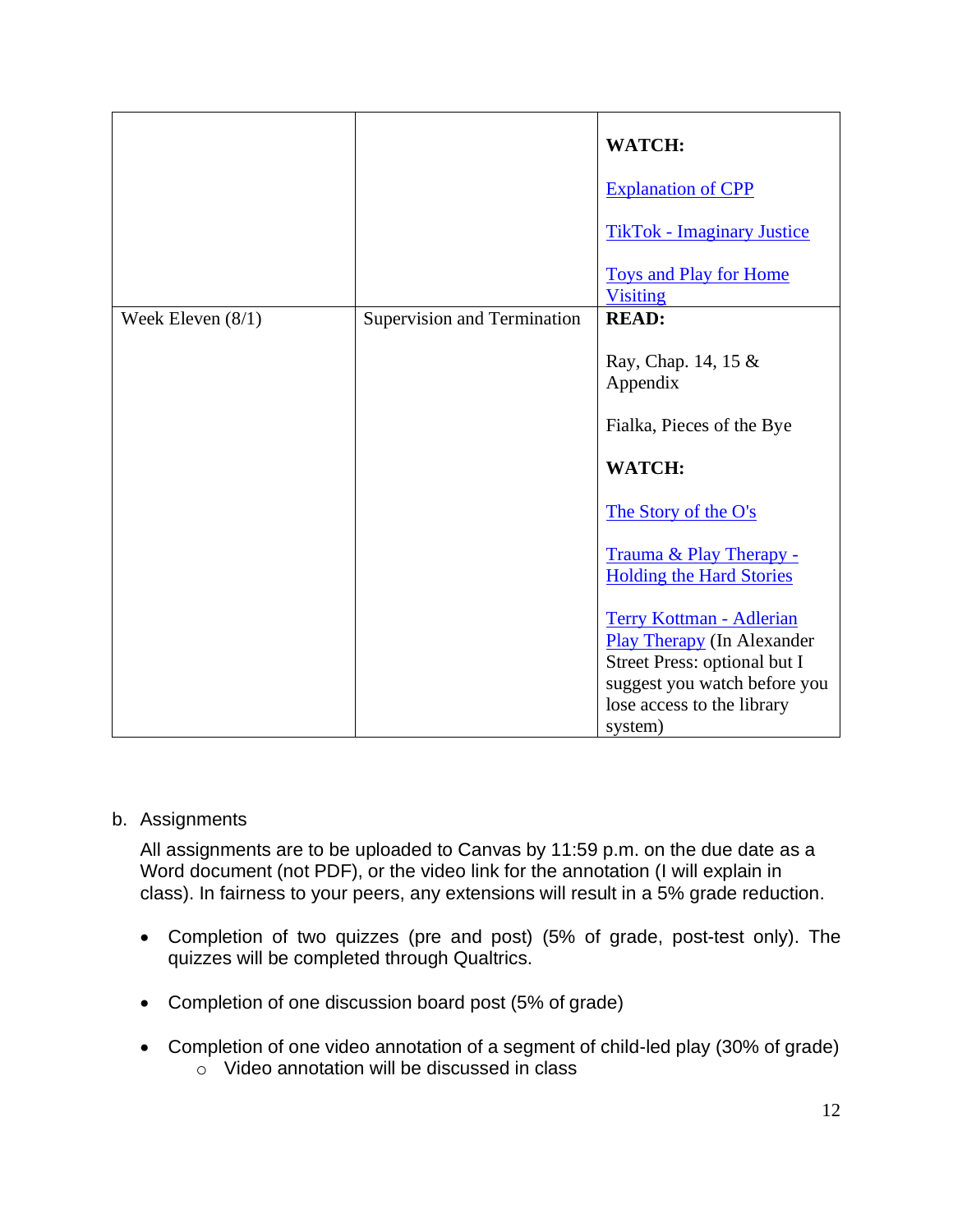- You will be critically appraising your interaction with the child as well as linking your interaction to course readings and discussions
- o You will receive a Permission to Record Consent Form
- Completion of one Process Recording (30% of grade)
	- o Students will write from one of your two interaction weeks.
	- $\circ$  The note will have three components
		- A session summary in Process Recording Format (class handout)
		- An assessment of the "effectiveness" of your responses to the child
		- In addition to the actual observation note, you will add a reflection/processing section. That section should include your thoughts and feelings, interpretations, etc. about the play session.
	- $\circ$  Please use only first names and note the specific age of the child (if known, otherwise, approximate the age) in the notes.
- Completion of a final summary write up (15% of final grade)
- Attendance and participation (15% of final grade)
- c. Attendance and class participation

To receive full credit, you are expected to attend every class session because:

- a. Some material considered essential to the objectives of the course will only be presented in class;
- b. The application of key concepts and student co-learning requires participation in class discussions and exercises;
- c. Predictability, reliability and consistency are core to any strong relationship… "being there" is incredibly important to children so it is important in this class;
- d. *Attendance means participating and attending to others.* Using computers or mobile devices to text, shop, Facebook, etc. will reduce your grade. Unless you have a family emergency, (and please speak to me about it ahead of time) please put your phones away. We will develop other "ground rules" as a class to create a civil, conducive-to-learning environment.
- e. Please see the UM-SSW Student Guide: [Policy on Class Attendance.](https://ssw.umich.edu/msw-student-guide/section/1.09.00/17/policy-on-class-attendance)

#### **GRADING of annotation, notes and final summary will be based on:**

Thoroughness and relevance of observations, noting child's affect, themes in play, and play behavior.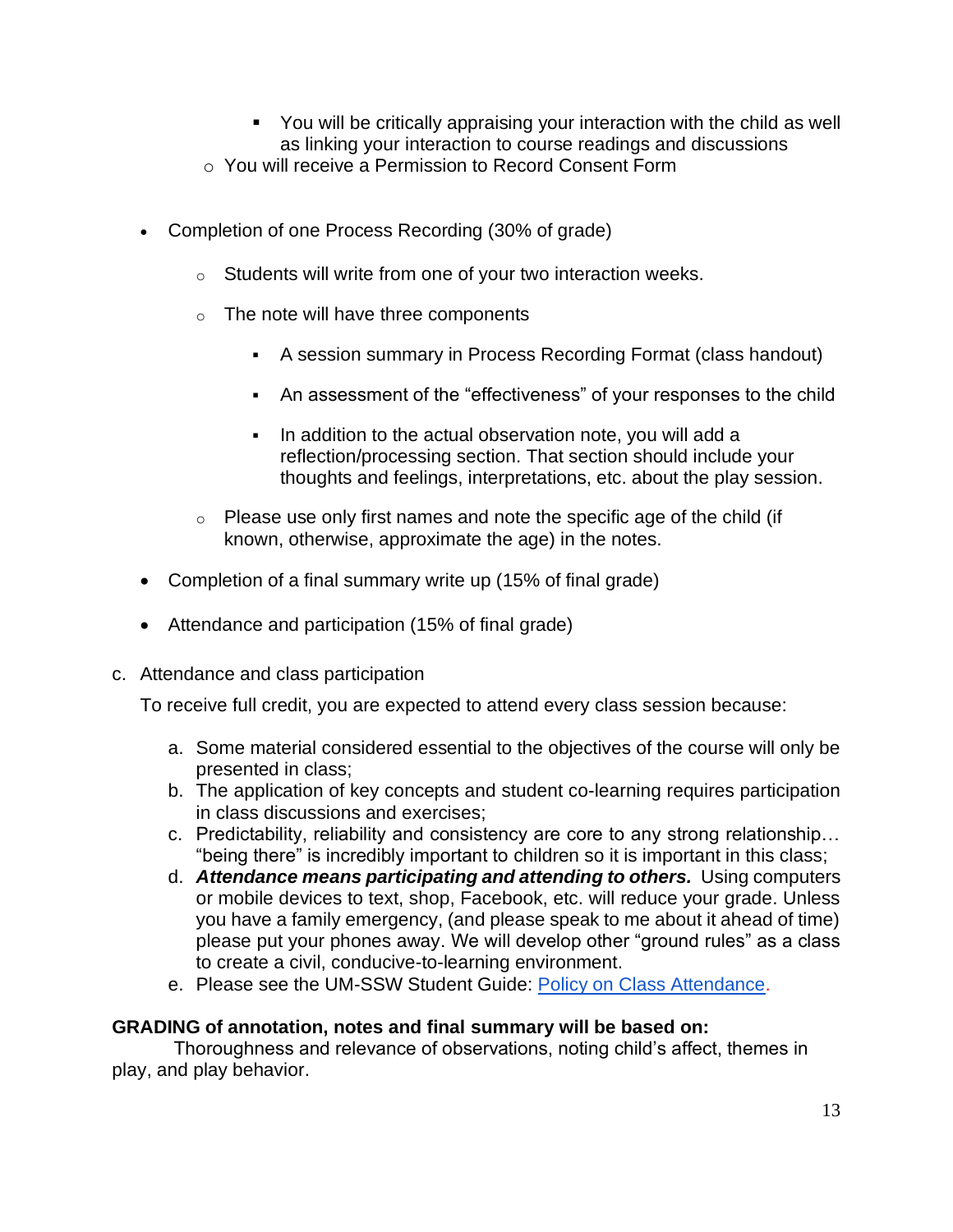Ability to suspend judgment of the child or family in description of observations (i.e., language is descriptive vs. evaluative).

 Relevancy, detail, and accuracy of observations relative to the child, using developmental level and environmental context to understand the potential meanings of behaviors.

Evidence of capacity to follow the child's lead, resist "teaching" and capacity to provide accurate mirroring and narration of child's activities and feelings.

Reflective Capacity – evidence that you are noting and managing your own reactions and thinking about the internal world of the child; evidence of your awareness of your power and privilege, as well as how your own cultural view may shape your experience and interpretation of the child's play.

Writing, grammar, clarity.

I attempt to return all work within 2 to 3 weeks. I provide extensive feedback designed to acknowledge your strengths and capacities, as well as to invite your attention to areas for growth or refinement. I appreciate your patience in the grading process! If I make a comment or observation that is unclear, please feel free to ask me for clarification! In the event that you receive a C or lower, I allow for revision. That option is NOT available if you receive a B- or better.

Grading scale:

Per UM standards grades of A are given for exceptional individual performance and mastery of the material. The use of A+, A, and A– distinguishes degrees of superior mastery. B grades are given to students who demonstrate mastery of the material: B+ is used for students who perform just above the mastery level but not in an exceptional manner; B– is used for students just below the mastery level. C grades are given when mastery of the material is minimal. My scale is:

| A+ 99 - 100 B+ 87 - 89.9 C+ 77 - 79.9  |  |  |
|----------------------------------------|--|--|
| A 95-98.9 B 85-86.9 C 75-76.9          |  |  |
| A- 90 - 94.9 B- 80 - 84.9 C- 70 - 74.9 |  |  |

As I calculate *final* grades, if you are within .5 of the next highest grade (e.g., 89.5), I will round up in order to account for the subjectivity naturally inherent in grading.

Please see [Grades in Academic Courses and in Field Instruction](http://ssw.umich.edu/msw-student-guide/chapter/1.08/grades-in-academic-courses-and-in-field-instruction) as well as Student [Grievance procedures](http://ssw.umich.edu/msw-student-guide/chapter/1.18/student-grievances) and the [policy for grading in special circumstances.](https://ssw.umich.edu/msw-student-guide/section/1.08.01/15/grades-for-special-circumstances)

Additional School and University policies, information and resources are available here: [https://ssw.umich.edu/standard-policies-information-resources.](https://ssw.umich.edu/standard-policies-information-resources) They include:

- *Safety and emergency preparedness*
- *Mental health and well-being*